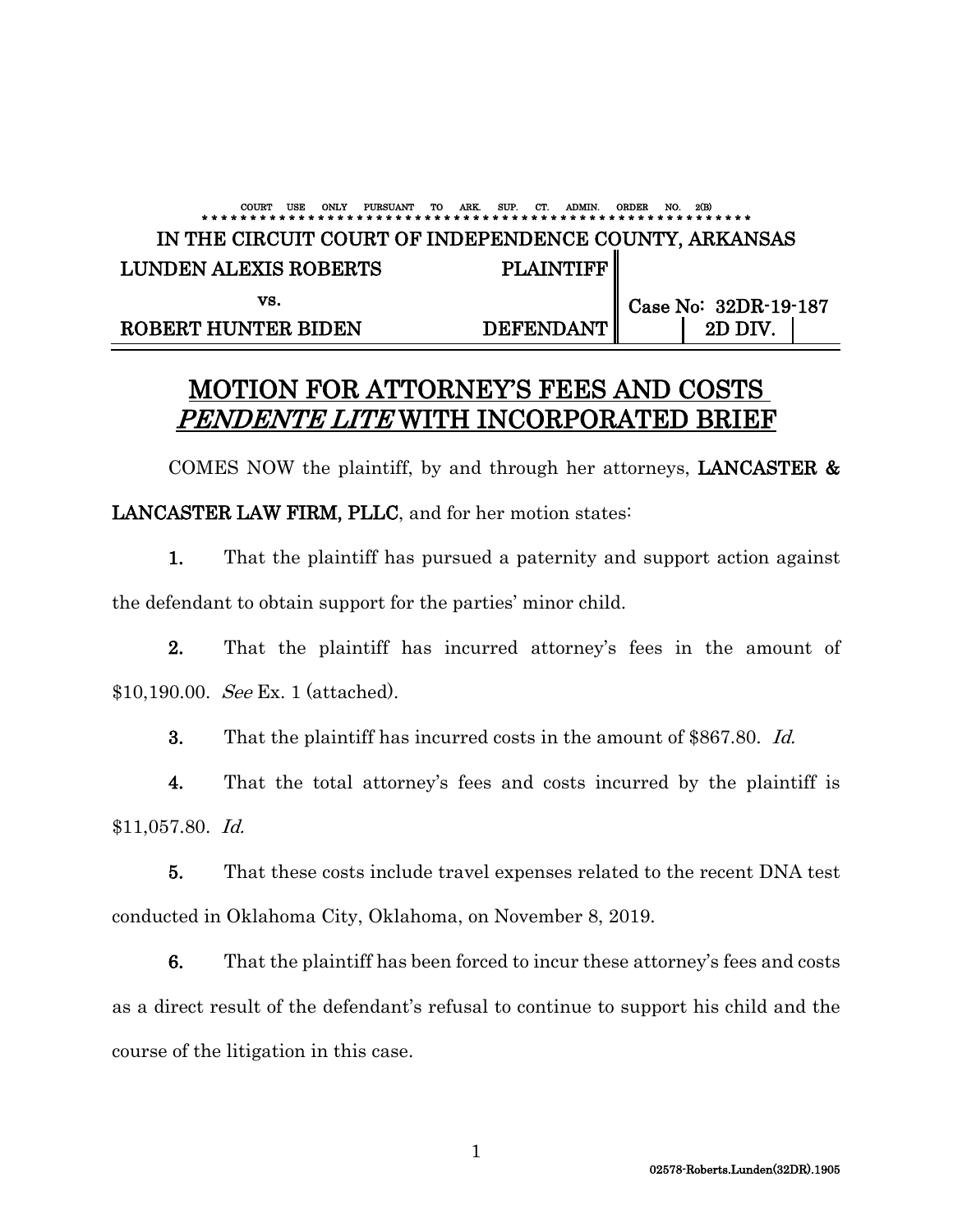7. That this Court should award the plaintiff attorney's fees and costs in the amount of \$11,057.80.

WHEREFORE the plaintiff moves this honorable Court for an award of attorney's fees and costs and for all other just and proper relief to which she might be entitled.

### INCORPORATED BRIEF

It is long established law in Arkansas that the circuit court has the inherent power to award attorney's fees in domestic relations proceedings. Hargis v. Hargis, 2019 Ark. 321, 4, --- S.W.3d --- (2019) (court of appeals opinion vacated) (citing Artman v. Hoy, 370 Ark. 131, 137, 257 S.W.3d 864, 869 (2007)). The circuit court's superior perspective in determining whether to award attorney's fees is due to its intimate acquaintance with the record and the quality of services rendered. Id.,  $\cdots$ S.W.3d  $\cdots$  (citing *Foster v. Foster*, 2016 Ark. 456, at 16-17, 506 S.W.3d 808, 818). The decision to award attorney's fees is a matter within the circuit court's discretion, and, absent a clear abuse of that discretion, an award of attorney's fees will not be disturbed on appeal.  $Id.$ ,  $\cdots$  S.W.3d  $\cdots$  (citing *Baber v. Baber*, 2011 Ark. 40, at 16, 378 S.W.3d 699, 708). Discretion is abused when it is exercised improvidently, thoughtlessly, and without due consideration.  $Id$ .,  $\cdots$  S.W.3d  $\cdots$  (citing Stephens Production Co. v. Mainer, 2019 Ark. 118, at 5, 571 S.W.3d 905, 908).

Respectfully Submitted,

LANCASTER & LANCASTER LAW FIRM, PLLC P.O. Box 1295 Benton, Arkansas 72018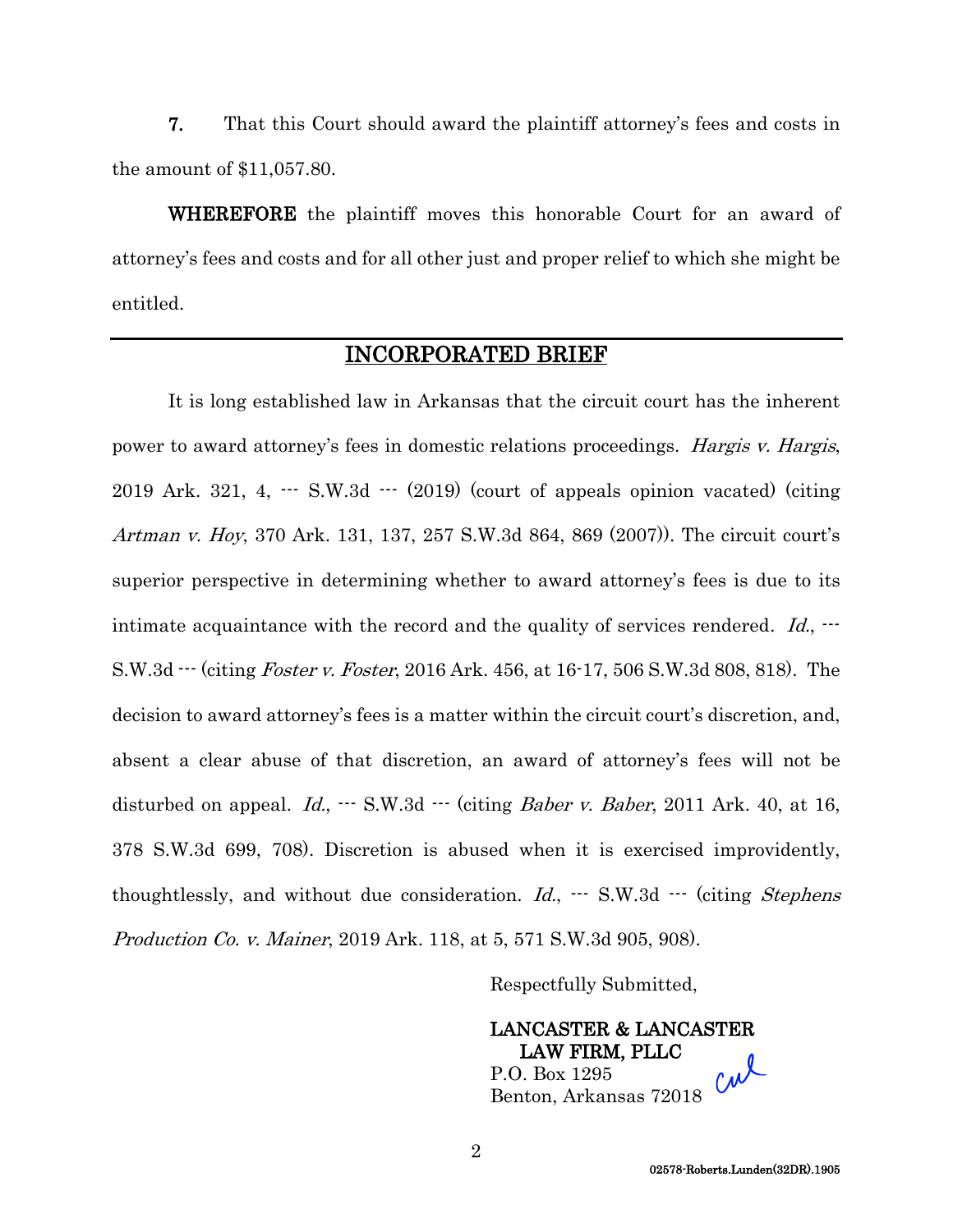P: (501) 776-2224 F: (501) 778-6186 E: jennifer@thelancasterlawfirm.com E: clint@thelancasterlawfirm.com By: \_\_\_\_\_\_\_\_\_\_\_\_\_\_\_\_\_\_\_\_\_\_\_\_\_\_\_\_\_\_\_\_

Jennifer M. Lancaster, 2011178 Clinton W. Lancaster, 2011179

### CERTIFICATE OF SERVICE

I certify that a copy of the foregoing has been delivered by the below method to the following person or persons:

First Class Mail  $\Box$  Facsimile  $\Box$  Email  $\Box$  AOC/ECF  $\Box$  Hand Delivery Bart Calhoun Jessica D. Johnston

bcalhoun@mrcfirm.com

jessica@bdjlawoffice.com

Dustin McDaniel dmcdaniel@mrcfirm.com

on this  $\angle U$  DAY of NOVEMBER, 2019.

 $\frac{1}{2}$  and  $\frac{1}{2}$ 

Clinton W. Lancaster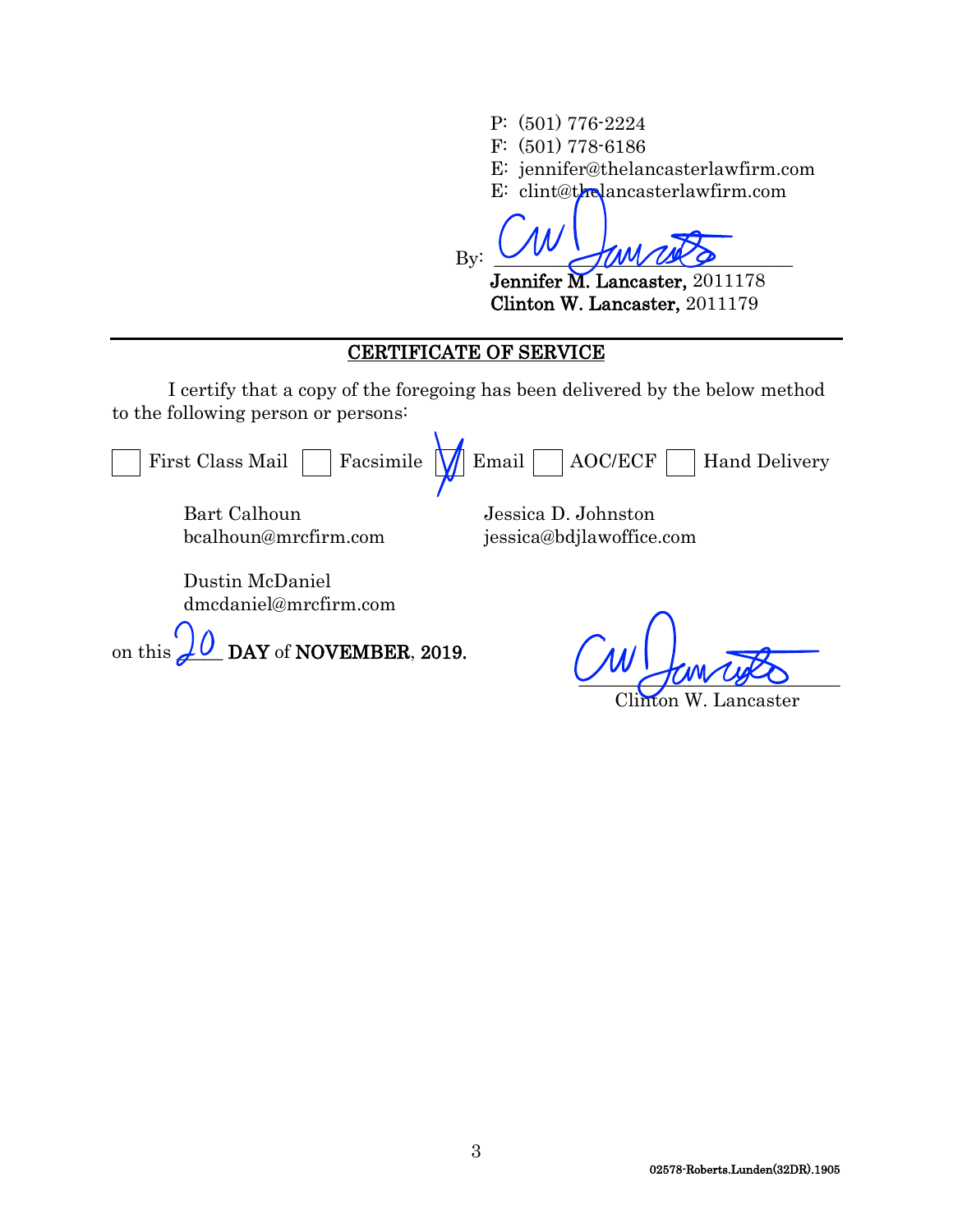

# **ROBERTS v. BIDEN**

## **EXHIBIT NO.** 1

**CLIENT ACTIVITY AND EXPENSE LIST**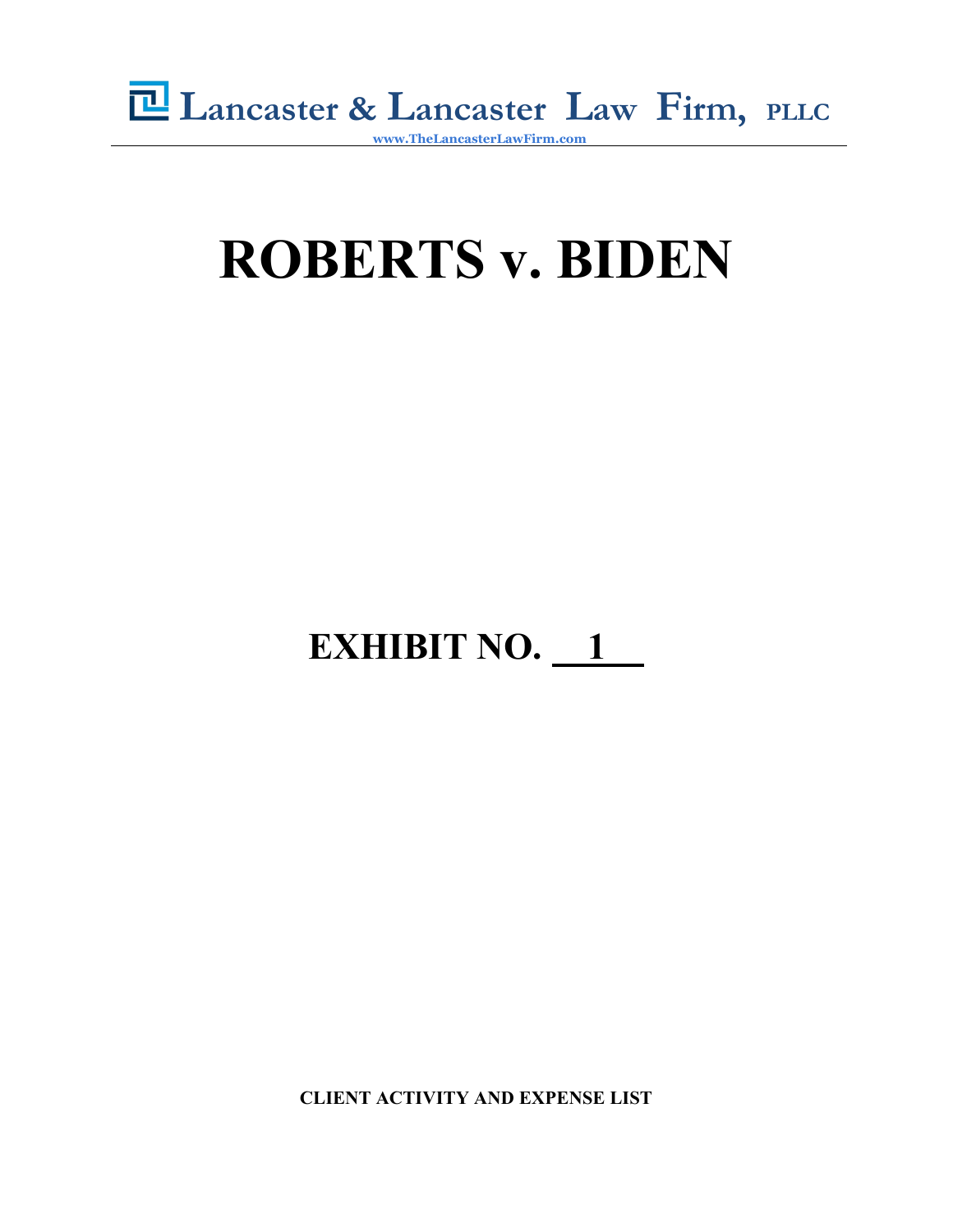| Date<br>▼  | Type                  | Description                                                                                                                                                   | Matter                                    | User      | Qty   | Rate $(\$)$ | Non-billable (\$)          | Billable (\$)        |
|------------|-----------------------|---------------------------------------------------------------------------------------------------------------------------------------------------------------|-------------------------------------------|-----------|-------|-------------|----------------------------|----------------------|
| 11/14/2019 | $\Theta$              | Client Based Activity: Edited and<br>redacted orders. Email to OC.<br>SMS to client.<br>Billed invoice 11164                                                  | 02578-Roberts.Lunden(32DF Clinton<br>32DR | Lancaster | 0.50h | 250.00      |                            | 125.00               |
| 11/14/2019 | $\boldsymbol{\Theta}$ | Tele/Email Interaction:<br>Billed invoice 11164                                                                                                               | 02578-Roberts.Lunden(32DF Clinton<br>32DR | Lancaster | 0.40h | 0.00        |                            | 0.00                 |
| 11/14/2019 | $\boldsymbol{\Theta}$ | Tele/Email Interaction: TC to client.<br>Left VM.<br>Billed invoice 11164                                                                                     | 02578-Roberts.Lunden(32DF Clinton<br>32DR | Lancaster | 0.10h | 0.00        |                            | 0.00                 |
| 11/14/2019 | $\odot$               | Tele/Email Interaction: TC to client.<br>Left VM<br>Billed invoice 11164                                                                                      | 02578-Roberts.Lunden(32DF Clinton<br>32DR | Lancaster | 0.10h | 0.00        |                            | 0.00                 |
| 11/14/2019 | $\boldsymbol{\Theta}$ | Tele/Email Interaction: TC with OC<br>re:<br>Billed invoice 11164                                                                                             | 02578-Roberts.Lunden(32DF Clinton<br>32DR | Lancaster | 0.20h | 250.00      |                            | 50.00                |
| 11/12/2019 | $\boldsymbol{\Theta}$ | DLD (Drafted Litigation Docs).:<br>Drafted motion to seal. Drafted<br>order to seal. Drafted paternity<br>order. Research on WL Next.<br>Billed invoice 11164 | 02578-Roberts.Lunden(32DF Clinton<br>32DR | Lancaster | 1.50h | 250.00      |                            | 375.00               |
| 11/11/2019 | $\odot$               | DLD (Drafted Litigation Docs).:<br>Billed invoice 11164                                                                                                       | 02578-Roberts.Lunden(32DF Clinton<br>32DR | Lancaster | 0.20h | 250.00      |                            | 50.00                |
| 11/11/2019 | $\boldsymbol{\Theta}$ | Multi Activity Entry: Fax Document<br>Instructions from ATTY.                                                                                                 | 02578-Roberts.Lunden(32DF Ruthie<br>32DR  | Murphy    | 0.20h | 75.00       |                            | 15.00                |
|            |                       |                                                                                                                                                               |                                           |           |       |             | \$0.00<br>0.0 <sub>h</sub> | \$11,057.80<br>48.9h |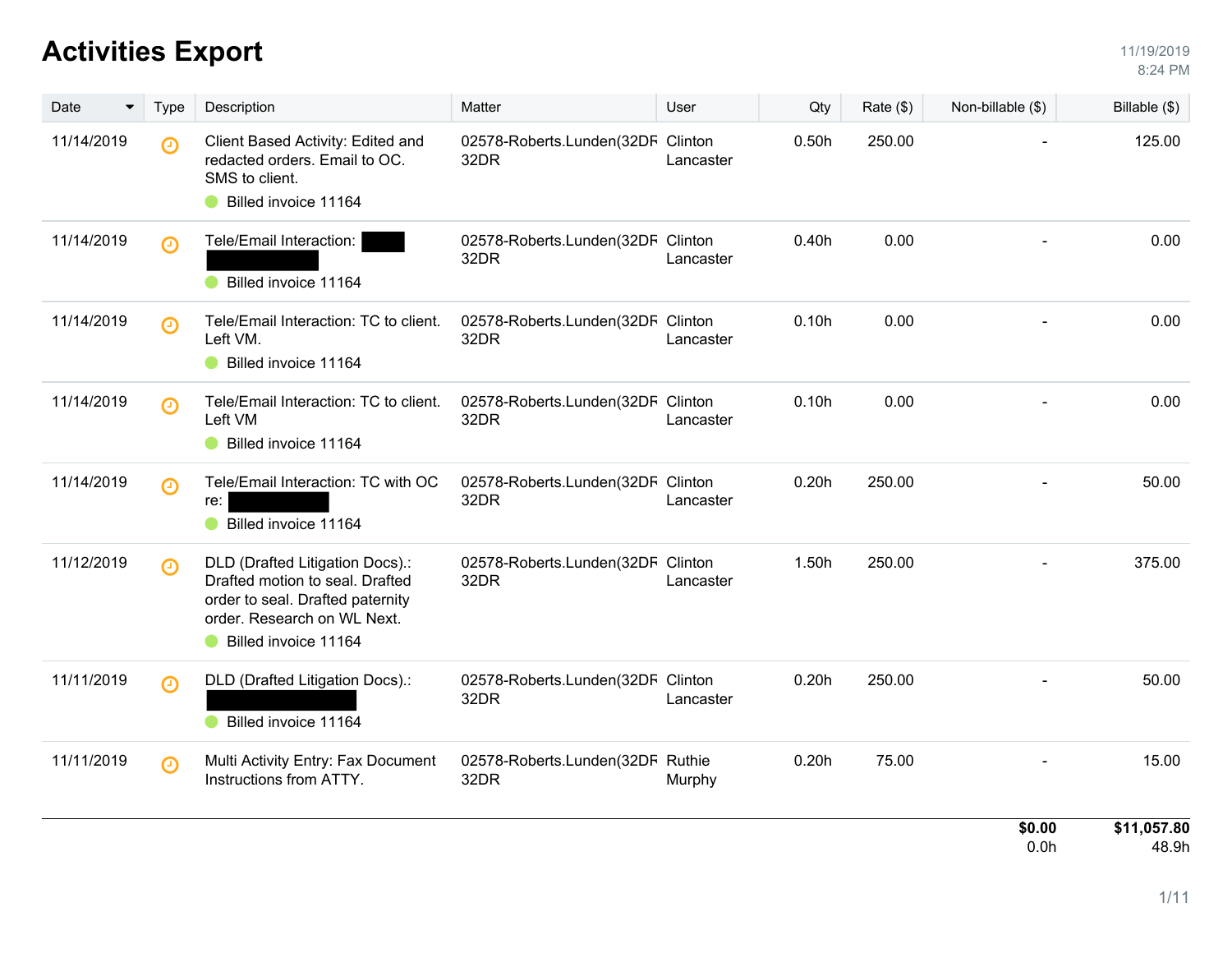| Date<br>▼  | <b>Type</b>           | Description                                                                                                 | Matter                                     | User      | Qty   | Rate (\$) | Non-billable (\$)        | Billable (\$)        |
|------------|-----------------------|-------------------------------------------------------------------------------------------------------------|--------------------------------------------|-----------|-------|-----------|--------------------------|----------------------|
|            |                       | Faxed documents. Sent fax<br>confirmation to ATTY.<br>Billed invoice 11164                                  |                                            |           |       |           |                          |                      |
| 11/10/2019 | $\odot$               | Time at location observing<br>paternity testing procedure. Text<br>exchange w/ C x4<br>Billed invoice 11116 | 02578-Roberts.Lunden(32DF Jennifer<br>32DR | Lancaster | 6.50h | 0.00      |                          | 0.00                 |
| 11/09/2019 | ∩                     | Travel: Travel from OKC to Little<br>Rock<br>Billed invoice 11116                                           | 02578-Roberts.Lunden(32DF Clinton<br>32DR  | Lancaster | 5.00h | 250.00    | $\overline{\phantom{0}}$ | 1,250.00             |
| 11/09/2019 | $\odot$               | Multi Activity Entry: DNA testing in<br>OKC.<br>Billed invoice 11116                                        | 02578-Roberts.Lunden(32DF Clinton<br>32DR  | Lancaster | 5.10h | 250.00    |                          | 1,275.00             |
| 11/08/2019 | $\boldsymbol{\Theta}$ | Travel: Travel to OKC from Little<br>Rock<br>Billed invoice 11116                                           | 02578-Roberts.Lunden(32DF Clinton<br>32DR  | Lancaster | 5.00h | 250.00    | ٠                        | 1,250.00             |
| 11/05/2019 | Θ                     | Tele/Email Interaction: SMS with<br>client.<br>Billed invoice 11116                                         | 02578-Roberts.Lunden(32DF Clinton<br>32DR  | Lancaster | 0.20h | 250.00    |                          | 50.00                |
| 10/31/2019 | $\boldsymbol{\Theta}$ | LLF Related Activity: Booked hotel<br>for travel.<br>Billed invoice 11062                                   | 02578-Roberts.Lunden(32DF Clinton<br>32DR  | Lancaster | 0.30h | 250.00    |                          | 75.00                |
| 10/31/2019 | $\Theta$              | Tele/Email Interaction: SMS with<br>client re: testing issues. File<br>review.<br>Billed invoice 11062      | 02578-Roberts.Lunden(32DF Clinton<br>32DR  | Lancaster | 0.20h | 250.00    |                          | 50.00                |
|            |                       |                                                                                                             |                                            |           |       |           | \$0.00<br>0.0h           | \$11,057.80<br>48.9h |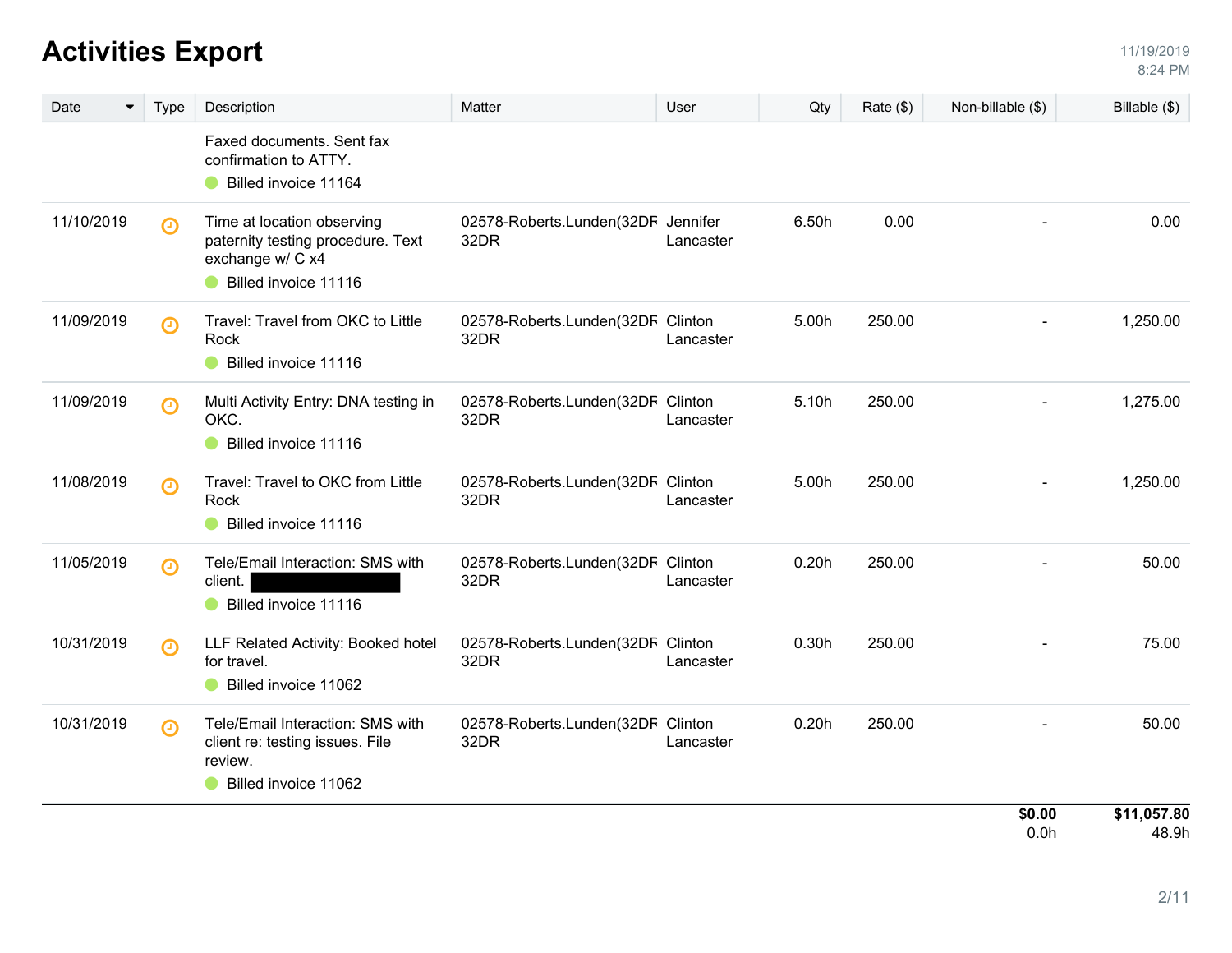| Date       | <b>Type</b>           | Description                                                                                                                                                 | Matter                                    | User      | Qty   | Rate (\$) | Non-billable (\$) | Billable $(\$)$      |
|------------|-----------------------|-------------------------------------------------------------------------------------------------------------------------------------------------------------|-------------------------------------------|-----------|-------|-----------|-------------------|----------------------|
| 10/31/2019 | $\Theta$              | Tele/Email Interaction: TC with<br>DNA lab. Email to DNA lab. SMS<br>to client.<br>Billed invoice 11062                                                     | 02578-Roberts.Lunden(32DF Clinton<br>32DR | Lancaster | 0.30h | 250.00    |                   | 75.00                |
| 10/29/2019 | $\boldsymbol{\Theta}$ | Tele/Email Interaction: TC with OC<br>re: confirmed lab testing in OKC.<br>SMS with client.<br>Billed invoice 11062                                         | 02578-Roberts.Lunden(32DF Clinton<br>32DR | Lancaster | 0.20h | 250.00    |                   | 50.00                |
| 10/22/2019 | $\boldsymbol{\Theta}$ | Tele/Email Interaction: TC with<br>Dustin McDaniel x 2. Email to DNA<br>Solutions. TC to DNA Solutions.<br>SMS and email to client.<br>Billed invoice 10979 | 02578-Roberts.Lunden(32DF Clinton<br>32DR | Lancaster | 0.50h | 250.00    |                   | 125.00               |
| 10/21/2019 | $\boldsymbol{\Theta}$ | Client Based Activity: File review.<br>Verify response was filed. Email<br>exchange with client re: update on<br>response.<br>Billed invoice 10979          | 02578-Roberts.Lunden(32DF Clinton<br>32DR | Lancaster | 0.10h | 250.00    |                   | 25.00                |
| 10/11/2019 | ⊕                     | Tele/Email Interaction: Email to<br>OC. TC to OC re: status.<br>Billed invoice 10806                                                                        | 02578-Roberts.Lunden(32DF Clinton<br>32DR | Lancaster | 0.20h | 250.00    |                   | 50.00                |
| 10/11/2019 | $\odot$               | Client Based Activity:<br>Billed invoice 10806                                                                                                              | 02578-Roberts.Lunden(32DF Clinton<br>32DR | Lancaster | 0.10h | 250.00    |                   | 25.00                |
| 10/08/2019 | $\boldsymbol{\Theta}$ | Tele/Email Interaction: SMS with<br>client. TC with Bart. TC with OKC<br>lab. TC with                                                                       | 02578-Roberts.Lunden(32DF Clinton<br>32DR | Lancaster | 0.80h | 250.00    |                   | 200.00               |
|            |                       |                                                                                                                                                             |                                           |           |       |           | \$0.00<br>0.0h    | \$11,057.80<br>48.9h |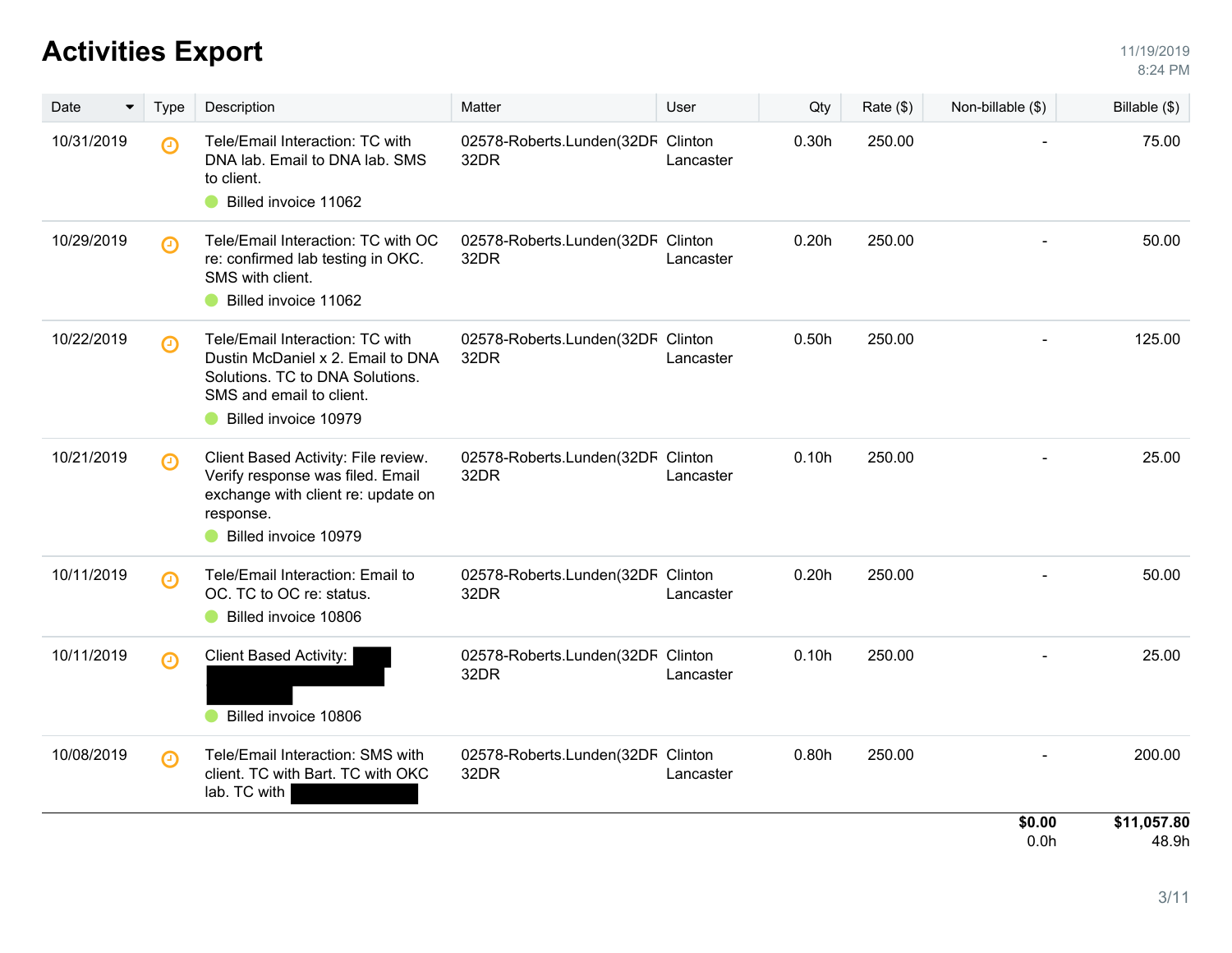| Date       | <b>Type</b> | Description                                                                                                                                                                                                                                                                                                                                | Matter                                    | User      | Qty   | Rate (\$) | Non-billable (\$) | Billable (\$) |
|------------|-------------|--------------------------------------------------------------------------------------------------------------------------------------------------------------------------------------------------------------------------------------------------------------------------------------------------------------------------------------------|-------------------------------------------|-----------|-------|-----------|-------------------|---------------|
|            |             | Email from OKC lab. FWD to Bart.<br>Email to OC re: DNA options.<br>Billed invoice 10806                                                                                                                                                                                                                                                   |                                           |           |       |           |                   |               |
| 10/08/2019 | $\odot$     | Client Based Activity: Print motion,<br>notice of hearing, trial setting<br>sheet. Letter to clerk. Mailing.<br>Billed invoice 10806                                                                                                                                                                                                       | 02578-Roberts.Lunden(32DF Clinton<br>32DR | Lancaster | 0.30h | 250.00    |                   | 75.00         |
| 10/07/2019 | $\odot$     | DLD (Drafted Litigation Docs).:<br>Drafted trial setting sheet. Drafted<br>notice of hearing. Email to case<br>coordinator.<br>Billed invoice 10806                                                                                                                                                                                        | 02578-Roberts.Lunden(32DF Clinton<br>32DR | Lancaster | 0.50h | 250.00    |                   | 125.00        |
| 10/07/2019 | $\odot$     | Tele/Email Interaction: TC with<br>Bart Calhoun. SMS and phone call<br>with client.<br>Billed invoice 10806                                                                                                                                                                                                                                | 02578-Roberts.Lunden(32DF Clinton<br>32DR | Lancaster | 0.20h | 250.00    |                   | 50.00         |
| 09/26/2019 | $\odot$     | Tele/Email Interaction: TC with<br>Listened to Cotton audio.<br>SMS to client.<br>Billed invoice 10635                                                                                                                                                                                                                                     | 02578-Roberts.Lunden(32DF Clinton<br>32DR | Lancaster | 0.30h | 250.00    |                   | 75.00         |
| 09/25/2019 | $\odot$     | Multi Activity Entry: TC with Inside<br>Edition. TC with client. TC with<br>Email to<br>OC re: hearing dates. Rev.<br>discovery responses. Drafted letter<br>to OC re: good faith attempt. Sent<br>motion for DNA testing. Letter to<br>clerk. Drafted motion to appear by<br>telephone. Letter to clerk. Mailings.<br>Calendar deadlines. | 02578-Roberts.Lunden(32DF Clinton<br>32DR | Lancaster | 3.00h | 250.00    |                   | 750.00        |
|            |             |                                                                                                                                                                                                                                                                                                                                            |                                           |           |       |           | \$0.00            | \$11,057.80   |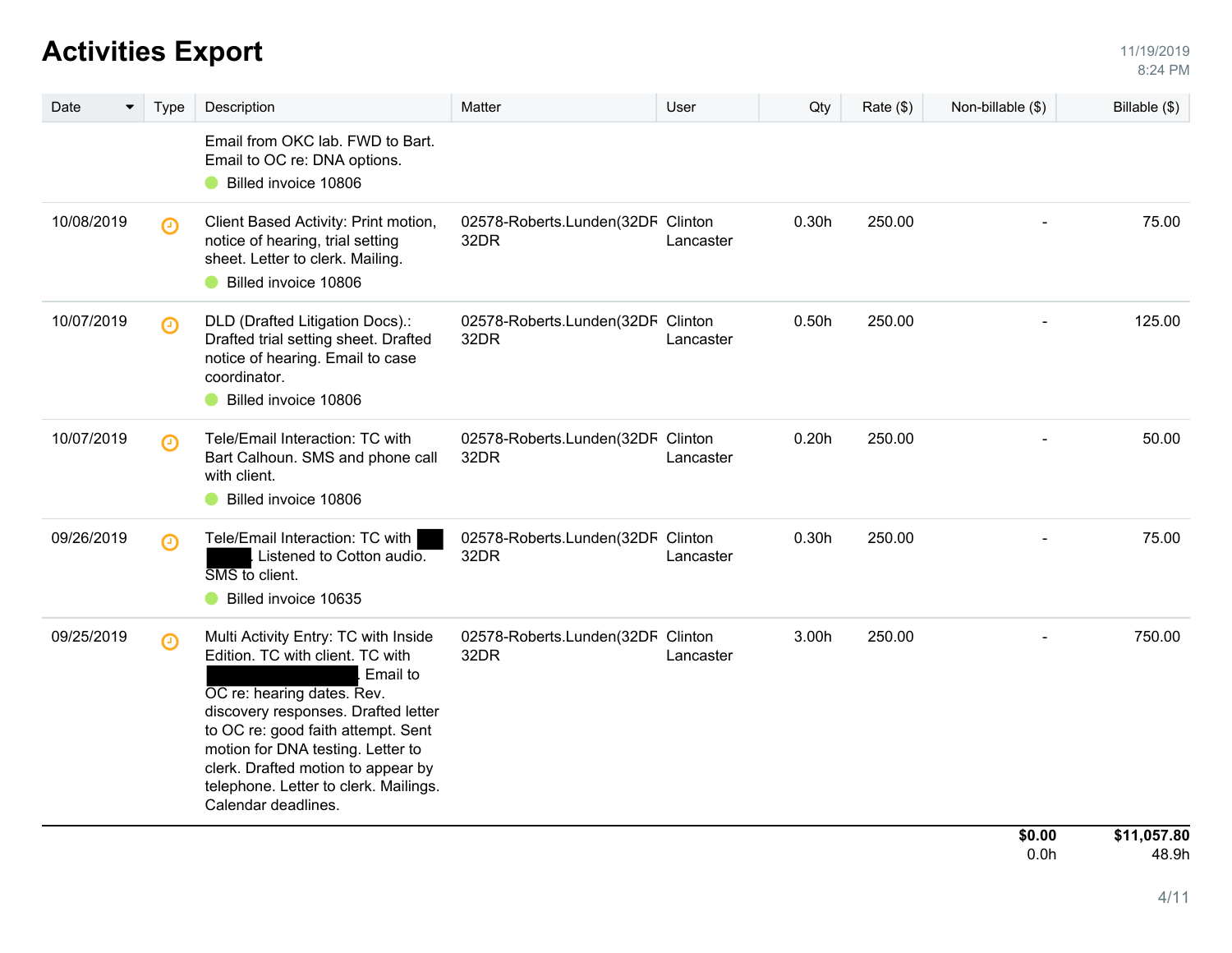| Date<br>▼  | <b>Type</b>           | Description                                                                                                                                      | Matter                                    | User      | Qty   | Rate $(\$)$ | Non-billable (\$) | Billable $(\$)$      |
|------------|-----------------------|--------------------------------------------------------------------------------------------------------------------------------------------------|-------------------------------------------|-----------|-------|-------------|-------------------|----------------------|
|            |                       | Billed invoice 10635                                                                                                                             |                                           |           |       |             |                   |                      |
| 09/20/2019 | $\odot$               | Multi Activity Entry: TC with media.<br>SMS with<br>and<br>documents.<br>Billed invoice 10527                                                    | 02578-Roberts.Lunden(32DF Clinton<br>32DR | Lancaster | 0.30h | 250.00      |                   | 75.00                |
| 08/30/2019 | $\odot$               | Multi Activity Entry: TC with<br>TC<br>with client. Update to file.<br>Billed invoice 10227                                                      | 02578-Roberts.Lunden(32DF Clinton<br>32DR | Lancaster | 0.90h | 250.00      |                   | 225.00               |
| 08/21/2019 | $\boldsymbol{\Theta}$ | DLD (Drafted Litigation Docs).:<br>Drafted first ints. Email to OC re:<br>ints.<br>Billed invoice 10078                                          | 02578-Roberts.Lunden(32DF Clinton<br>32DR | Lancaster | 0.50h | 250.00      |                   | 125.00               |
| 08/21/2019 | $\odot$               | Tele/Email Interaction: TC with<br>Ark. Demo Zette.<br>Billed invoice 10078                                                                      | 02578-Roberts.Lunden(32DF Clinton<br>32DR | Lancaster | 0.30h | 0.00        |                   | 0.00                 |
| 08/21/2019 | $\odot$               | Tele/Email Interaction: Email<br>re: depo.<br>Billed invoice 10078                                                                               | 02578-Roberts.Lunden(32DF Clinton<br>32DR | Lancaster | 0.10h | 250.00      |                   | 25.00                |
| 08/20/2019 | $\odot$               | <b>Tele/Email Interaction: Email</b><br>exchange with OC re: set hearing.<br>Billed invoice 10078                                                | 02578-Roberts.Lunden(32DF Clinton<br>32DR | Lancaster | 0.10h | 250.00      |                   | 25.00                |
| 08/19/2019 | $\odot$               | Client Based Activity: Rev.<br>pleading from OC. TC to court.<br>Req. dates. TC to OC. Email to OC<br>re: hearing dates.<br>Billed invoice 10078 | 02578-Roberts.Lunden(32DF Clinton<br>32DR | Lancaster | 0.30h | 250.00      |                   | 75.00                |
|            |                       |                                                                                                                                                  |                                           |           |       |             | \$0.00<br>0.0h    | \$11,057.80<br>48.9h |

 $\mathbf{1}$  , and the set of the set of the set of the set of the set of the set of the set of the set of the set of the set of the set of the set of the set of the set of the set of the set of the set of the set of the set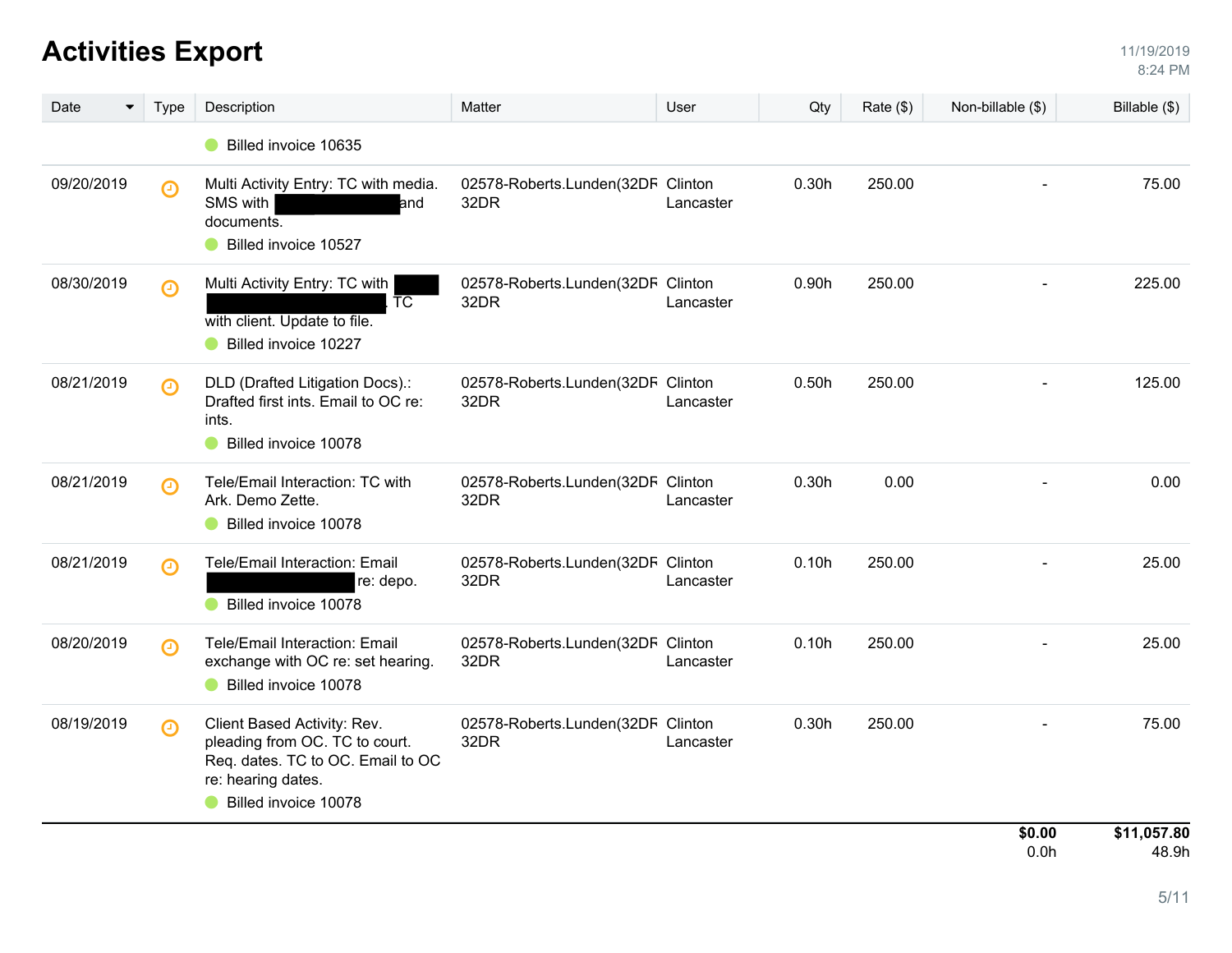| Date       | <b>Type</b>           | Description                                                                                                                                   | Matter                                    | User      | Qty   | Rate (\$) | Non-billable (\$) | Billable (\$)        |
|------------|-----------------------|-----------------------------------------------------------------------------------------------------------------------------------------------|-------------------------------------------|-----------|-------|-----------|-------------------|----------------------|
| 08/02/2019 | $\boldsymbol{\Theta}$ | Client Based Activity: Email from<br>We Serve. Letter to clerk. Mailing<br>for filing.<br>Billed invoice 9744                                 | 02578-Roberts.Lunden(32DF Clinton<br>32DR | Lancaster | 0.20h | 250.00    |                   | 50.00                |
| 07/29/2019 | ∩                     | Client Based Activity: Created<br>mailing x 2. Drafted affidavit x 2.<br>Email to process server. Mailing to<br>court.<br>Billed invoice 9744 | 02578-Roberts.Lunden(32DF Clinton<br>32DR | Lancaster | 0.80h | 250.00    |                   | 200.00               |
| 07/29/2019 | \$                    | Notary Fee for Process Server<br>Affidavit.<br>Billed invoice 9744                                                                            | 02578-Roberts.Lunden(32DF Clinton<br>32DR | Lancaster | 1.00  | 30.00     |                   | 30.00                |
| 07/29/2019 | $\odot$               | LLF Related Activity: Notarize docs<br>Billed invoice 9744                                                                                    | 02578-Roberts.Lunden(32DF Kelly<br>32DR   | McElhaney | 0.10h | 100.00    |                   | 10.00                |
| 07/24/2019 | $\boldsymbol{\Theta}$ | Tele/Email Interaction: Email<br>exchange with process server re:<br>service.<br>Billed invoice 9635                                          | 02578-Roberts.Lunden(32DF Clinton<br>32DR | Lancaster | 0.20h | 250.00    |                   | 50.00                |
| 07/24/2019 | ∩                     | Client Based Activity: Prep. return<br>of service for filing. Letter to clerk.<br>Mailing to clerk.<br>Billed invoice 9635                    | 02578-Roberts.Lunden(32DF Clinton<br>32DR | Lancaster | 0.20h | 250.00    |                   | 50.00                |
| 07/23/2019 | $\boldsymbol{\Theta}$ | Client Based Activity: Update file<br>RE: Empire report and invoice.<br>Billed invoice 9635                                                   | 02578-Roberts.Lunden(32DF Clinton<br>32DR | Lancaster | 0.10h | 250.00    |                   | 25.00                |
| 07/23/2019 | \$                    | <b>Empire Pacific Investigative</b><br>Services (PI. Attempt to locate and<br>serve Biden).                                                   | 02578-Roberts.Lunden(32DF Clinton<br>32DR | Lancaster | 1.00  | 467.80    |                   | 467.80               |
|            |                       |                                                                                                                                               |                                           |           |       |           | \$0.00<br>0.0h    | \$11,057.80<br>48.9h |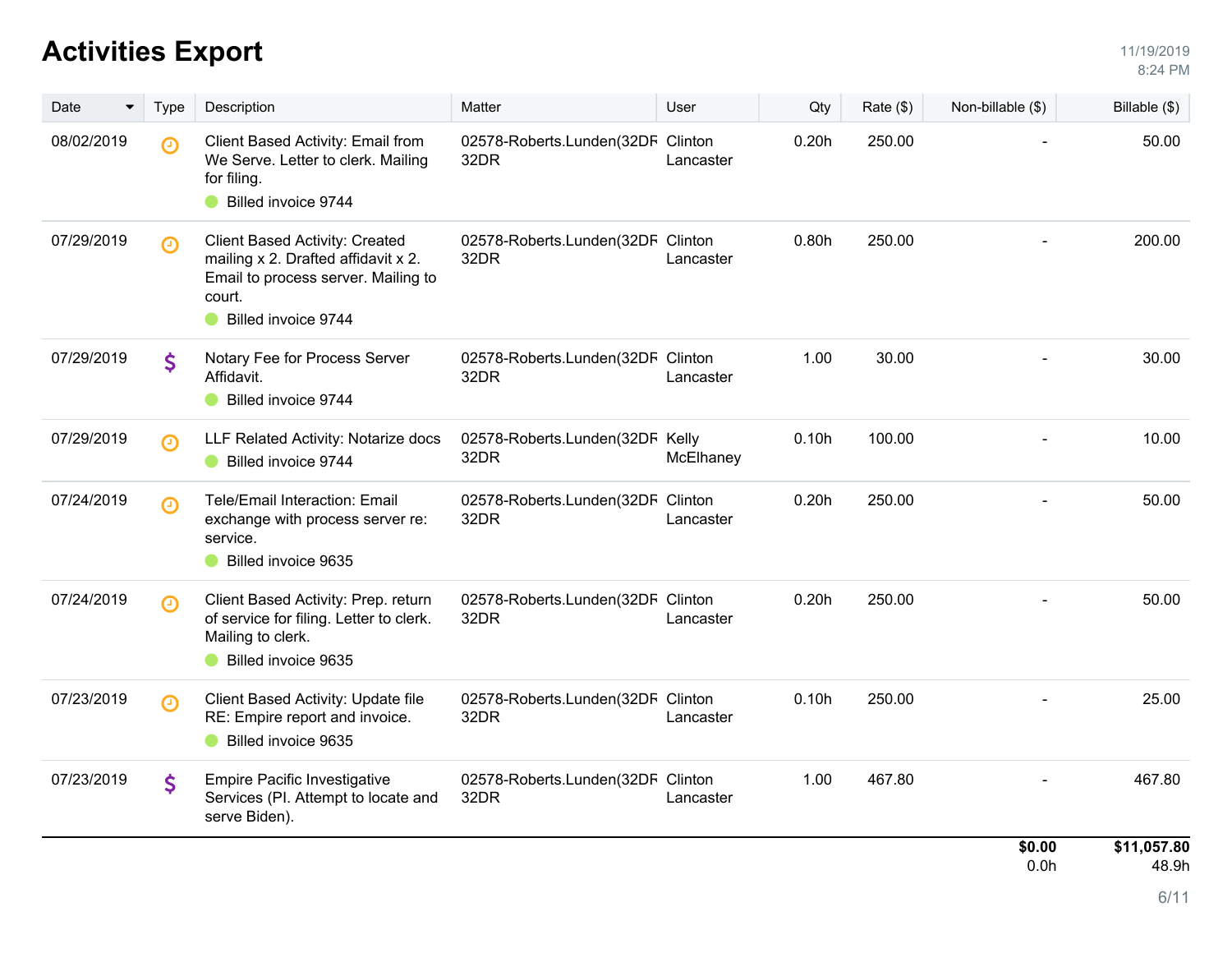| Date<br>▼  | Type                  | Description                                                                                                                                                                        | Matter                                    | User      | Qty   | Rate (\$) | Non-billable (\$) | Billable (\$)        |
|------------|-----------------------|------------------------------------------------------------------------------------------------------------------------------------------------------------------------------------|-------------------------------------------|-----------|-------|-----------|-------------------|----------------------|
|            |                       | Billed invoice 9635                                                                                                                                                                |                                           |           |       |           |                   |                      |
| 07/17/2019 | $\boldsymbol{\Theta}$ | Multi Activity Entry: Email from<br>process server. SMS to client.<br>Email to PI. Research re: location<br>of Biden. Secondary address found<br>in Malibu.<br>Billed invoice 9510 | 02578-Roberts.Lunden(32DF Clinton<br>32DR | Lancaster | 0.60h | 250.00    |                   | 150.00               |
| 07/02/2019 | $\boldsymbol{\Theta}$ | Tele/Email Interaction: TC with<br>client re: media and update.<br>Billed invoice 9215                                                                                             | 02578-Roberts.Lunden(32DF Clinton<br>32DR | Lancaster | 0.10h | 250.00    |                   | 25.00                |
| 07/01/2019 | $\boldsymbol{\Theta}$ | Tele/Email Interaction: SMS with<br>Frank Lockwood.<br>Billed invoice 9215                                                                                                         | 02578-Roberts.Lunden(32DF Clinton<br>32DR | Lancaster | 0.20h | 250.00    |                   | 50.00                |
| 07/01/2019 | $\Theta$              | Client Based Activity: Reserach on<br>WL Edge re: R. 4.4<br>Billed invoice 9215                                                                                                    | 02578-Roberts.Lunden(32DF Clinton<br>32DR | Lancaster | 0.40h | 250.00    |                   | 100.00               |
| 07/01/2019 | $\boldsymbol{\Theta}$ | Client Based Activity: Read New<br>Yorker article.<br>Billed invoice 9215                                                                                                          | 02578-Roberts.Lunden(32DF Clinton<br>32DR | Lancaster | 0.40h | 250.00    |                   | 100.00               |
| 07/01/2019 | $\boldsymbol{\Theta}$ | Client Based Activity: Obtain report<br>and information on Melissa Cohen.<br>Share with client.<br>Billed invoice 9215                                                             | 02578-Roberts.Lunden(32DF Clinton<br>32DR | Lancaster | 0.50h | 250.00    |                   | 125.00               |
| 06/25/2019 | $\odot$               | Multi Activity Entry: TC with client.<br>TC with New Yorker.<br>Billed invoice 9053                                                                                                | 02578-Roberts.Lunden(32DF Clinton<br>32DR | Lancaster | 0.50h | 250.00    |                   | 125.00               |
|            |                       |                                                                                                                                                                                    |                                           |           |       |           | \$0.00<br>0.0h    | \$11,057.80<br>48.9h |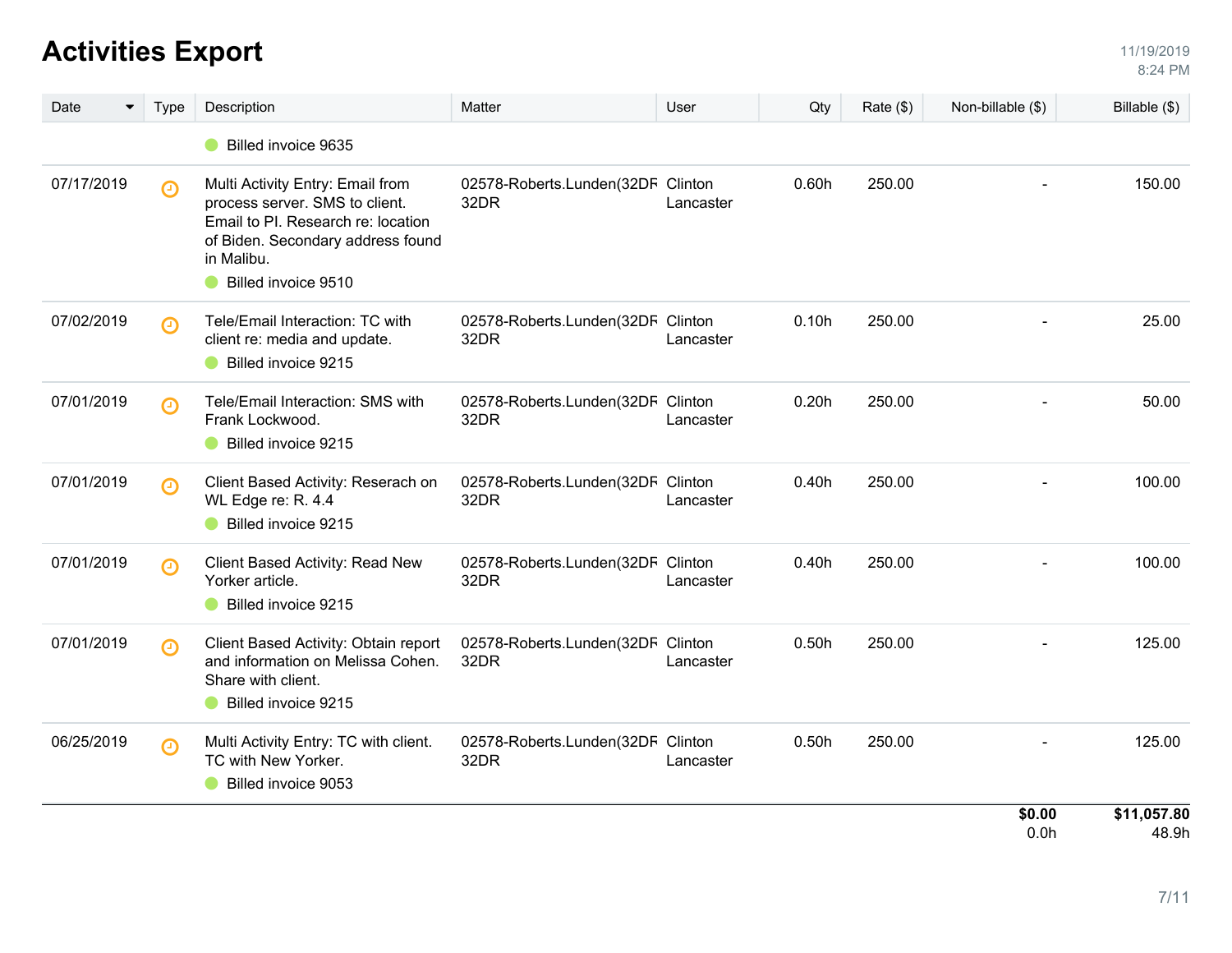| Date       | <b>Type</b>           | Description                                                                                                          | Matter                                    | User      | Qty   | Rate (\$) | Non-billable (\$) | Billable (\$)        |
|------------|-----------------------|----------------------------------------------------------------------------------------------------------------------|-------------------------------------------|-----------|-------|-----------|-------------------|----------------------|
| 06/25/2019 | $\boldsymbol{\Theta}$ | Tele/Email Interaction: Email from<br>New Yorker. Fwd to client. SMS to<br>client.<br>Billed invoice 9053            | 02578-Roberts.Lunden(32DF Clinton<br>32DR | Lancaster | 0.10h | 250.00    |                   | 25.00                |
| 06/24/2019 | $\boldsymbol{\Theta}$ | Client Based Activity: TC with NYT.<br>TC with client. SMS with client re:<br>media coverage.<br>Billed invoice 9053 | 02578-Roberts.Lunden(32DF Clinton<br>32DR | Lancaster | 0.50h | 250.00    |                   | 125.00               |
| 06/21/2019 | $\boldsymbol{\Theta}$ | Tele/Email Interaction: Email<br>exchanges with OC x 2.<br>Billed invoice 8890                                       | 02578-Roberts.Lunden(32DF Clinton<br>32DR | Lancaster | 0.30h | 250.00    |                   | 75.00                |
| 06/20/2019 | $\boldsymbol{\Theta}$ | Tele/Email Interaction: Email from<br>Biden attorney. Strategy meeting<br>with MP.<br>Billed invoice 8890            | 02578-Roberts.Lunden(32DF Clinton<br>32DR | Lancaster | 0.10h | 250.00    |                   | 25.00                |
| 06/20/2019 | $\odot$               | Client Based Activity:<br>Update file.<br>Billed invoice 8890                                                        | 02578-Roberts.Lunden(32DF Clinton<br>32DR | Lancaster | 2.00h | 250.00    |                   | 500.00               |
| 06/20/2019 | $\boldsymbol{\Theta}$ | Client Based Activity: TC with<br>client. RPT from PL re: media<br>outlet.<br>Billed invoice 8890                    | 02578-Roberts.Lunden(32DF Clinton<br>32DR | Lancaster | 0.20h | 250.00    |                   | 50.00                |
| 06/20/2019 | $\boldsymbol{\Theta}$ | Client Based Activity: TC with<br>news outlet.<br>Billed invoice 8890                                                | 02578-Roberts.Lunden(32DF Clinton<br>32DR | Lancaster | 0.20h | 250.00    |                   | 50.00                |
|            |                       |                                                                                                                      |                                           |           |       |           | \$0.00<br>0.0h    | \$11,057.80<br>48.9h |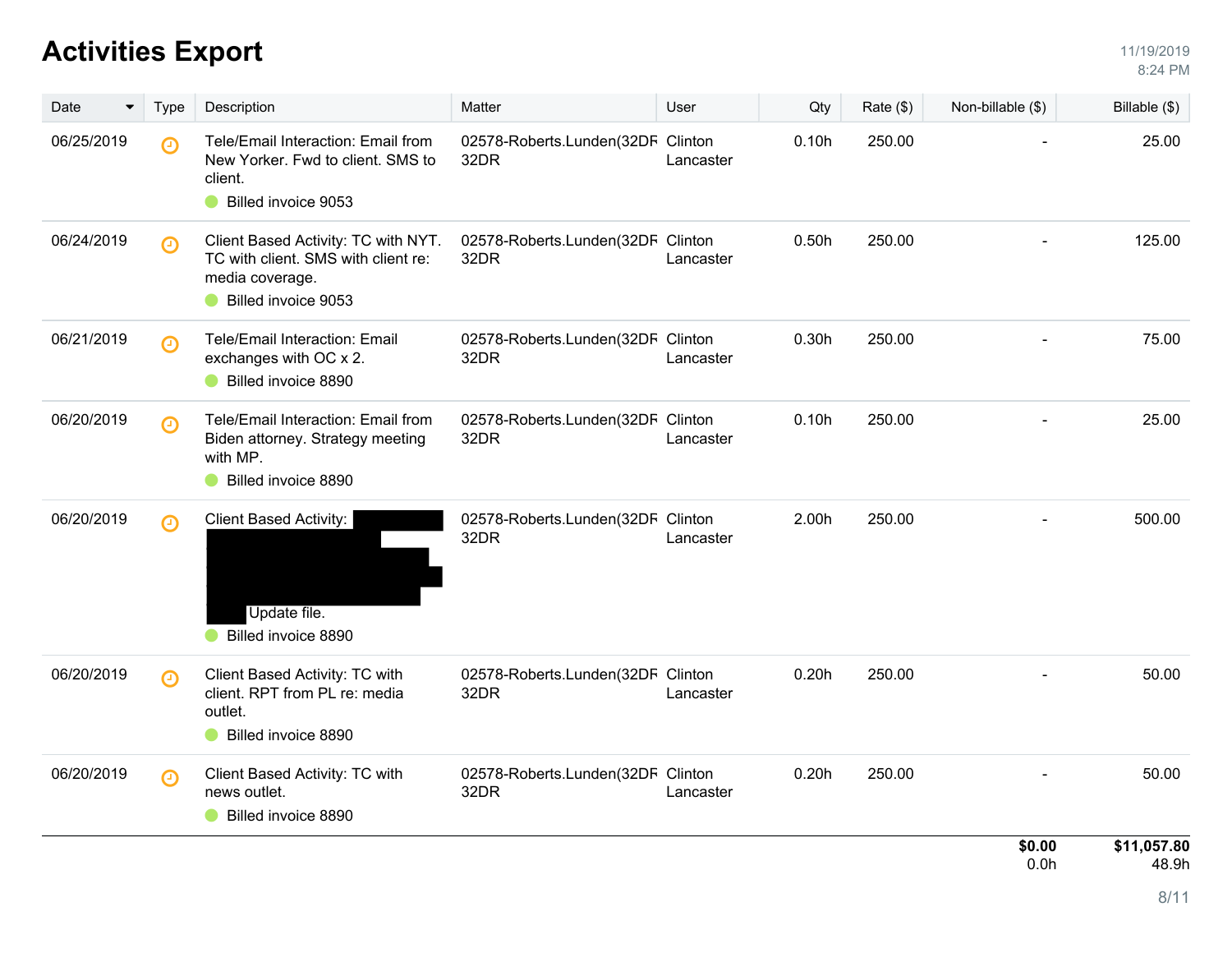| <b>Activities Export</b> | 1/19/2019 |
|--------------------------|-----------|
|                          | 8:24 PM   |

| Date       | Type                  | Description                                                                                                          | Matter                                     | User           | Qty   | Rate $(\$)$ | Non-billable (\$) | Billable (\$)        |
|------------|-----------------------|----------------------------------------------------------------------------------------------------------------------|--------------------------------------------|----------------|-------|-------------|-------------------|----------------------|
| 06/20/2019 | $\Theta$              | Client Based Activity: Rpt. from PL<br>re: media inquiry.<br>Billed invoice 8890                                     | 02578-Roberts.Lunden(32DF Clinton<br>32DR  | Lancaster      | 0.10h | 250.00      |                   | 25.00                |
| 06/20/2019 | $\boldsymbol{\Theta}$ | Client Based Activity: Meeting with<br>MP and support staff re: media<br>comments.<br>Billed invoice 8890            | 02578-Roberts.Lunden(32DF Clinton<br>32DR  | Lancaster      | 0.10h | 250.00      |                   | 25.00                |
| 06/19/2019 | $\Theta$              | Client Based Activity: TC and SMS<br>with Frank Lockwood.<br>Billed invoice 8890                                     | 02578-Roberts.Lunden(32DF Clinton<br>32DR  | Lancaster      | 0.20h | 250.00      |                   | 50.00                |
| 06/19/2019 | $\Theta$              | Multi Activity Entry: TC with client<br>re:<br>Billed invoice 8890                                                   | 02578-Roberts.Lunden(32DF Clinton<br>32DR  | Lancaster      | 0.30h | 250.00      |                   | 75.00                |
| 06/18/2019 | \$                    | Fee for expedited service.<br>Billed invoice 8890                                                                    | 02578-Roberts.Lunden(32DF Clinton<br>32DR  | Lancaster      | 1.00  | 175.00      |                   | 175.00               |
| 06/18/2019 | \$                    | Service of Process Fee.<br>Billed invoice 8890                                                                       | 02578-Roberts.Lunden(32DF Clinton<br>32DR  | Lancaster      | 1.00  | 140.00      |                   | 140.00               |
| 06/18/2019 | \$                    | Skip Trace-Process Server<br>Billed invoice 8890                                                                     | 02578-Roberts.Lunden(32DF Michelle<br>32DR | <b>Burrows</b> | 1.00  | 55.00       |                   | 55.00                |
| 06/18/2019 | $\boldsymbol{\Theta}$ | Multi Activity Entry: EE w/ Process<br>Server re: skip trace<br>Pay bill and update case file<br>Billed invoice 8890 | 02578-Roberts.Lunden(32DF Michelle<br>32DR | <b>Burrows</b> | 0.20h | 100.00      |                   | 20.00                |
| 06/17/2019 | $\boldsymbol{\Theta}$ | <b>Client Based Activity: Compile</b><br>information about Hunter and<br>Melissa's location.                         | 02578-Roberts.Lunden(32DF Clinton<br>32DR  | Lancaster      | 0.50h | 250.00      |                   | 125.00               |
|            |                       |                                                                                                                      |                                            |                |       |             | \$0.00<br>0.0h    | \$11,057.80<br>48.9h |

48.9h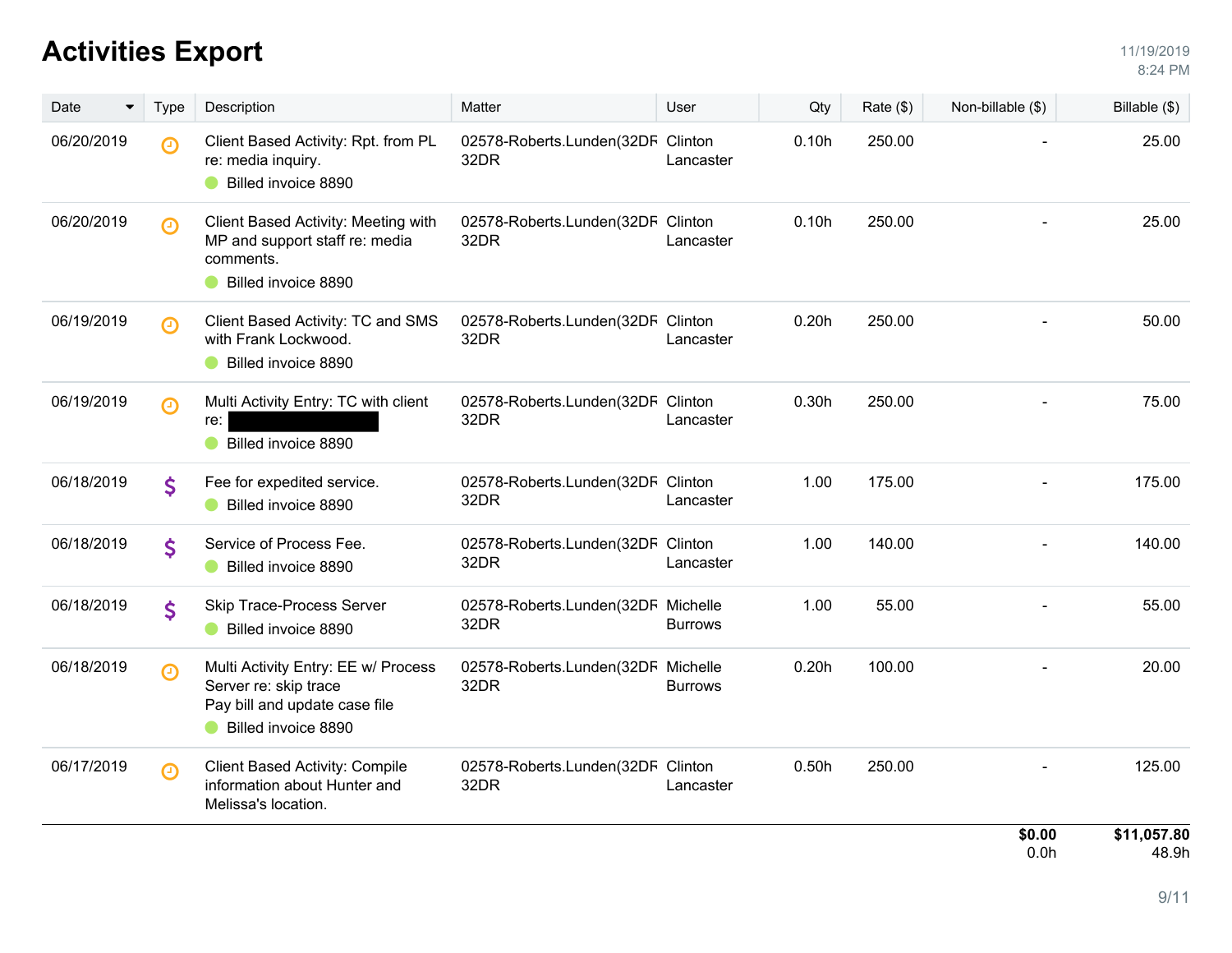| Date<br>$\blacktriangledown$ | Type                  | Description                                                                                                                              | Matter                                     | User           | Qty   | Rate (\$) | Non-billable (\$) | Billable $(\$)$      |
|------------------------------|-----------------------|------------------------------------------------------------------------------------------------------------------------------------------|--------------------------------------------|----------------|-------|-----------|-------------------|----------------------|
|                              |                       | Billed invoice 8890                                                                                                                      |                                            |                |       |           |                   |                      |
| 06/17/2019                   | $\boldsymbol{\Theta}$ | Tele/Email Interaction: Email<br>exchange with client. Email to<br>George Maiseras.<br>Billed invoice 8890                               | 02578-Roberts.Lunden(32DF Clinton<br>32DR  | Lancaster      | 0.10h | 250.00    |                   | 25.00                |
| 06/13/2019                   | $\boldsymbol{\Theta}$ | Client Based Activity: Research re:<br>Biden's location.<br>Billed invoice 8710                                                          | 02578-Roberts.Lunden(32DF Clinton<br>32DR  | Lancaster      | 0.50h | 250.00    |                   | 125.00               |
| 06/12/2019                   | $\boldsymbol{\Theta}$ | Tele/Email Interaction: Email from<br>client re:<br>Billed invoice 8710                                                                  | 02578-Roberts.Lunden(32DF Clinton<br>32DR  | Lancaster      | 0.50h | 250.00    |                   | 125.00               |
| 06/07/2019                   | $\boldsymbol{\Theta}$ | Tele/Email Interaction: TC with<br>George Mesires re: attorney for<br>Hunter Biden. TC with client re:<br>update.<br>Billed invoice 8710 | 02578-Roberts.Lunden(32DF Clinton<br>32DR  | Lancaster      | 0.40h | 250.00    |                   | 100.00               |
| 06/07/2019                   | $\boldsymbol{\Theta}$ | Multi Activity Entry: Report to ATT<br>re: Client Contact<br>Billed invoice 8710                                                         | 02578-Roberts.Lunden(32DF Michelle<br>32DR | <b>Burrows</b> | 0.10h | 100.00    |                   | 10.00                |
| 06/07/2019                   | $\boldsymbol{\Theta}$ | Tele/Email Interaction: TC with AP<br>Washington. No comment.<br>Billed invoice 8561                                                     | 02578-Roberts.Lunden(32DF Clinton<br>32DR  | Lancaster      | 0.20h | 250.00    |                   | 50.00                |
| 06/07/2019                   | $\boldsymbol{\Theta}$ | Client Based Activity: Report from<br>C/Report to C<br>Report to ATT                                                                     | 02578-Roberts.Lunden(32DF Michelle<br>32DR | <b>Burrows</b> | 0.10h | 100.00    |                   | 10.00                |
|                              |                       |                                                                                                                                          |                                            |                |       |           | \$0.00<br>0.0h    | \$11,057.80<br>48.9h |